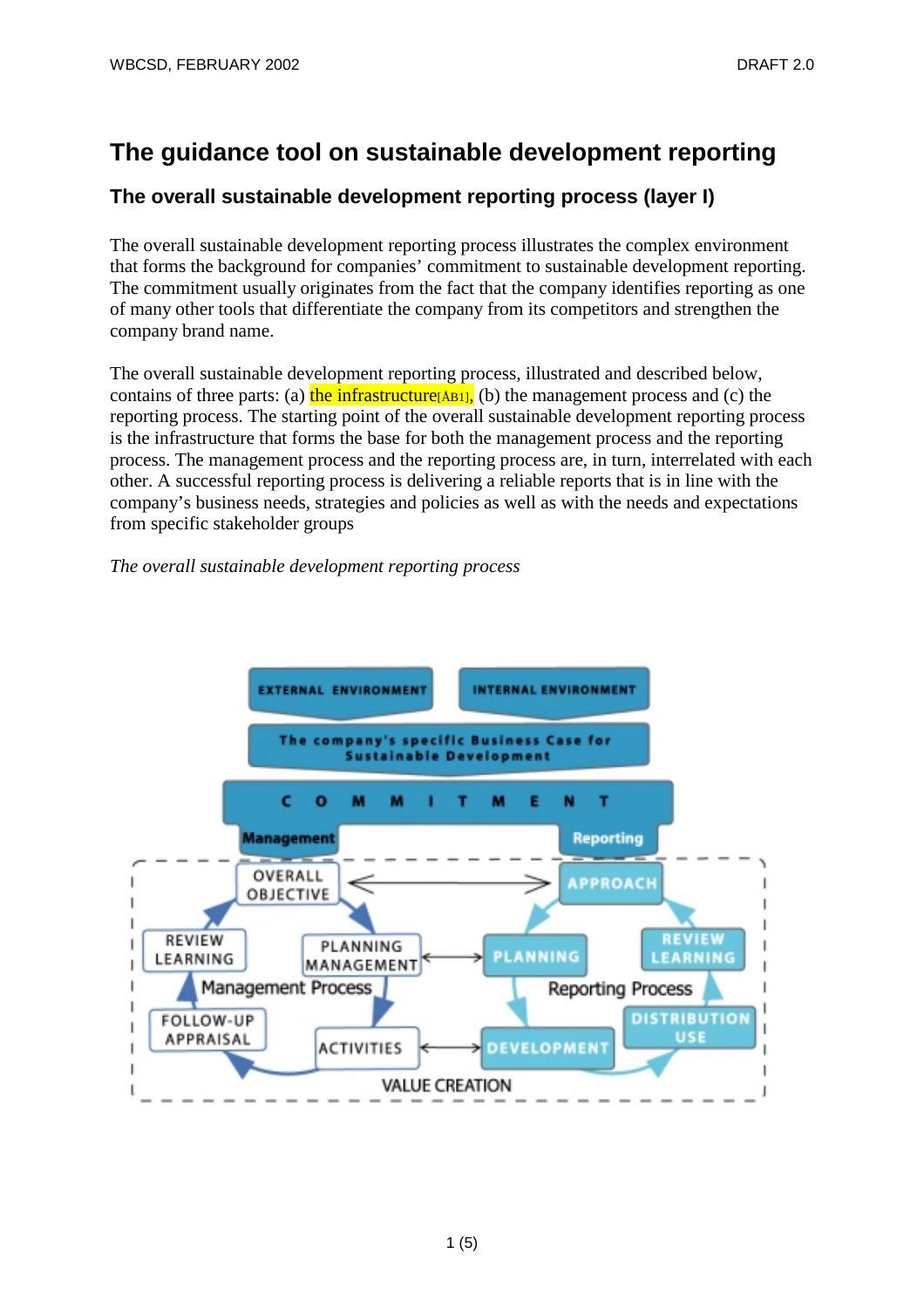### **A. THE INFRASTRUCTURE**

Driving forces behind the development towards the creation of a sustainable development report are the **external** and **internal environments** of the company. These forces are perceived as catalysts for change as they drive the company to identify its own specific **business case for sustainable development**. Companies with a well defined and clearly understood business case for sustainable development that is communicated within the organisation have the opportunity to create and implement a **commitment** towards sustainable development related issues in line with the specific company's overall objectives and strategies.

When the commitment to sustainable development has been established the more tangible work begins. Usually companies start working with developing either **the management process** so that it incorporates sustainable development issues or **the reporting process** in order communicate to the external and internal stakeholders what they want to achieve and how to achieve it, in relation to their specific sustainable development related issues.

Depending on the type of external and internal pressure, different companies tend to start working with either one of these two processes. Experience from the WBCSD members shows that just as many companies start with integrating sustainable development issues into the management process as the amount of companies that starts with developing the reporting process. After some time the second process is developed and integrated into the first one and that is when the synergies from the overall sustainable development process emerge and the real business case becomes operational. There is also a smaller group of companies that starts developing one integrated process, management and reporting, at the same time.

Some companies need to have total control of their sustainable development aspects, information and data before they start external communication on sustainable development objectives, performance and value creation. Other companies use the external reporting format to drive the internal transformation into a more sustainable driven business. The reason why companies chose different ways to start working is mainly based on the business culture within the company and the external environment (business climate) outside the company.

Technically oriented companies tend to start working on the management processes with sustainable development related management and information systems while communication oriented companies tend to start working on the reporting process and on where they want to go and how they are to achieve their objectives. In some cases the external stakeholder pressure is so strong that companies have to start focusing on reporting before they focus on building up a sustainable management process.

With regard to the external environment and the business climate there are two factors that influence companies willingness to start reporting externally. The first factor is related to from where in the world a company originate or where it performs its operations. In some countries, e.g. northern Europe, companies are more or less expected to report on their development with regard to sustainable development. In other countries very few companies produce sustainable development reports. Also, global companies with major operations in developing countries are, to a greater extent than before, asked to report on how they manage their complex business environment with regard to sustainable development related issues. Companies that are expected to report on their development are then positive with regard to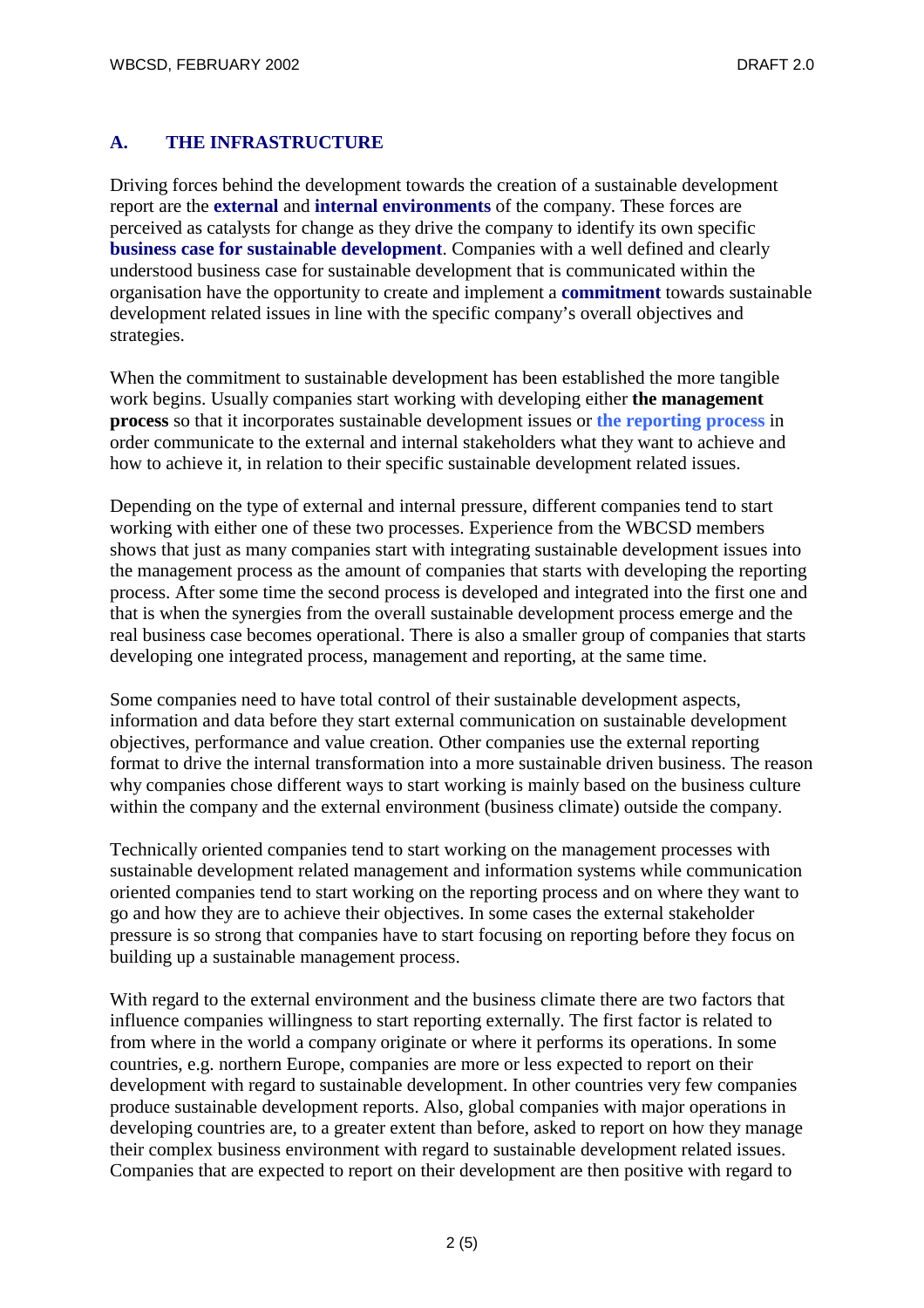sustainable development reporting, and might start developing the reporting process before the management process.

The second factor is related to the legislation and the information rules on different stock exchanges. Companies listed on specific stock exchanges might fear damages in relation to reporting on some sustainable development related issues that in turn affect stock-prices. The last group of companies might then fear to develop sustainable development reports and instead focus only on developing the management process.

The two processes, management and reporting create value when they are integrated with each other. The quality of the reporting process increases in companies with well-developed management process. The quality of the management process increases in companies with reporting process that uses the management process in order to communicate the business value creation within the company.

#### **B. THE MANAGEMENT PROCESS**

The management process that supports a quality reporting process includes some very important steps that are based on the company's definition of the business case for sustainable development. In order to become successful, the identified business case for sustainable development has to be in line with specific business needs, objectives, strategies and policies. It also has to include the vision and the values embedded in the culture of the organisation.

The first step of the management process includes the establishment of an overall **objective** for the sustainable development activities to perform within the company. The overall objective is drawn from an identified business case for sustainable development and must be in line with the business idea, overall business objectives and strategies of the company. The overall objective is followed by the development of sustainable development related strategies and policies to guide future activities.

The second step in the process is the operational **planning and management** of those sustainable development issues and activities important for the company. The planning and management is performed within the sphere of the decided sustainable development related strategies and policies. The purpose of the issues and activities planned and managed are to contribute to the fulfilment of the company's overall objective with regard to sustainable development. This step includes development, continuous fine-tuning and use of management and information systems as well as instructions on planning and controls guiding sustainable development related activities performed within the company. Included in the management and information systems are the establishment of important targets and indicators to follow-up in the future. Another important aspect is to ascertain that the company has the resources and organisational structure that are the necessary conditions in order to perform the sustainable development related activities planned.

The third step includes the carryout of the actual **activities** that have to be performed in order to fulfil the operational planning done within the company. The overall purpose with the activities is to contribute to an environment of continuous improvements and the creation of a sustainable development.

The fourth step is associated with the **follow up and appraisal** of the work performed to increase the sustainable development related performance of the organisation. Important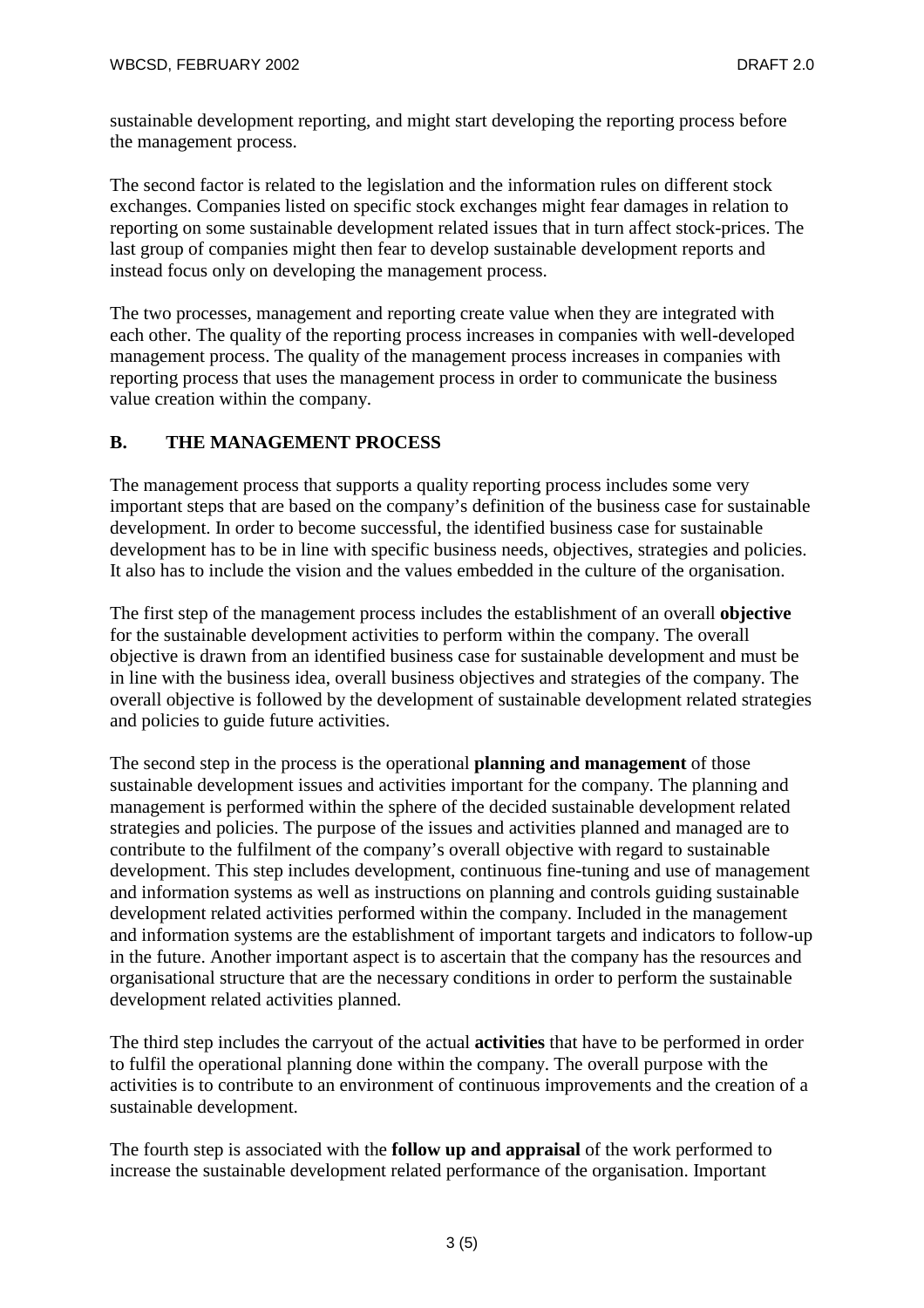aspects to follow-up are usually overall objectives, targets and important indicators. Followups are usually performed within the same intervals, as the follow-up of the financial performance. In line with stated objectives sustainable development related activities should be integrated as much as possible within normal operations of the company. In addition, as much of the sustainable development related information as possible should also be included in the financial reporting systems of the organisation. The result of the follow up should be appraised in line with the values, objectives and targets of the organisation. Decisions are then to be made to correct and improve the future performance of the organisation.

The fifth major step in the management process is **review and learning,** linking to the improvement of the whole management process. Based on the result of the follow up, the organisation might need to rethink the sustainable development related activities performed within the organisation. What did we do right and what did we do wrong? Where do we have to act immediately and where do we have to perform changes in the management process (i.e. objectives, strategies, planning and follow-up) in order to increase our performance further?

#### **C. THE REPORTING PROCESS**

A reporting process that creates and communicates value, is based on the activities performed in the management process, and includes some very important steps that originates from the company's definition of the business case for sustainable development. In order to become successful, the identified business case for sustainable development has to be in line with specific business needs, objectives, strategies and policies. It also has to include the vision and the values embedded in the culture of the organisation. If the reporting process is, in turn, to become truly successful the company also has to define and understand its own specific business case for sustainable development reporting. In the process the issues mentioned above are to be taken into consideration.

The first step in the reporting process includes defining the **reporting approach** for the specific company. Some necessary questions to broach in this step are: what is the purpose of the report, for whom do we write it and why are we to report on our sustainable development performance? Also included in the reporting approach is the definition and development of basic underlying reporting principles. What type of sustainable development related information are we to report, how is it to be defined and from where do we gather and collect the relevant information? What basic underlying reporting principles and qualitative reporting characteristics (relevance, reliability, clarity…) are we to follow and fulfil when reporting on sustainable development data and information?

The second step in the process includes **planning** the content of the sustainable development report. The thought process rallies along the lines of: what is the overall message of the report and how is it to be related to the definition of the company specific business case for sustainable development? Who are the main target groups for the report and which type of stakeholders are to take part in the development of the content of the report and how shall we involve them? Which type of sustainable development information do we want to report on and what information can we draw from the management process and what has to be developed further internally so that we can report on certain important sustainable development issues, activities and indicators? From what information system can we draw important information and how are we to verify the information reported on in the final report? Also important at this stage is to determine the reporting boundaries, how far goes the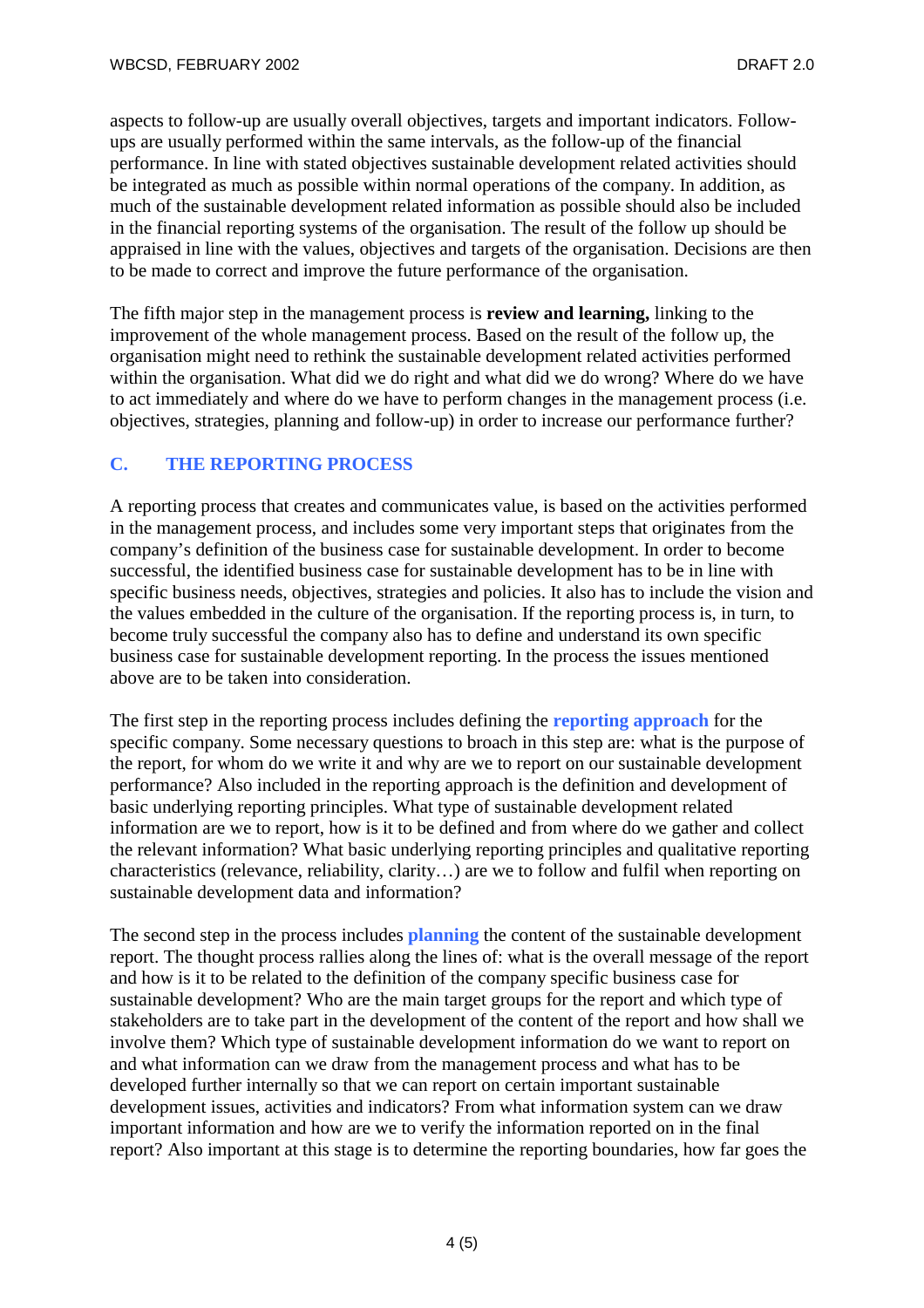responsibility of the company and what is the business entity definition to use when developing the report?

The third step in the process is the **development** of the report. Important issues to consider are the writing, the layout and the third-party verification of the report. The development of the report is a process in itself. The earlier the work on the report is started up, the more time that is spent on developing a draft-plan pf the report, the better the quality of the final report. The major problem when developing a report (especially if it is to be published together with the annual report, which is recommended, in order to improve the formal value of the report) is the integration and analysis of the relevant sustainable development data that usually arrives late in the development process into the actual report. The earlier relevant data is aggregated and arrives from the information systems, the more time can be spent on analysing the performance of the company, the better quality of the final report. Companies with the possibility to start using the  $9<sup>th</sup>$  or  $11<sup>th</sup>$  month result for their follow-up and appraisal of performance tend to end up with more sophisticated reports with regard to analysis and conclusions. This type of analysis is usually perceived as important also in the follow up and appraisal as well as in he review and learning part of the management process. It is when the analysis is used within both processes that the integrated value of the two processes is realised.

The fourth step included in the reporting process is the launch, **distribution and use** of the report. These activities have to be performed in line with the original purpose of the report as well as in line with the identified target groups and stakeholders of the report. It is also in the interest of the reporting company to try to promote the internal (people of the company) and external (important stakeholders, NGO's and financial analysts) use of the final report.

The fifth major step **review and learning** includes feedback, benchmarking and discussions on how to improve the content and readability of report in the coming years (both short-time and long-term perspective). The information received from those types of discussions should be fed into the internal sustainable development reporting strategy that directs the future development of the report.